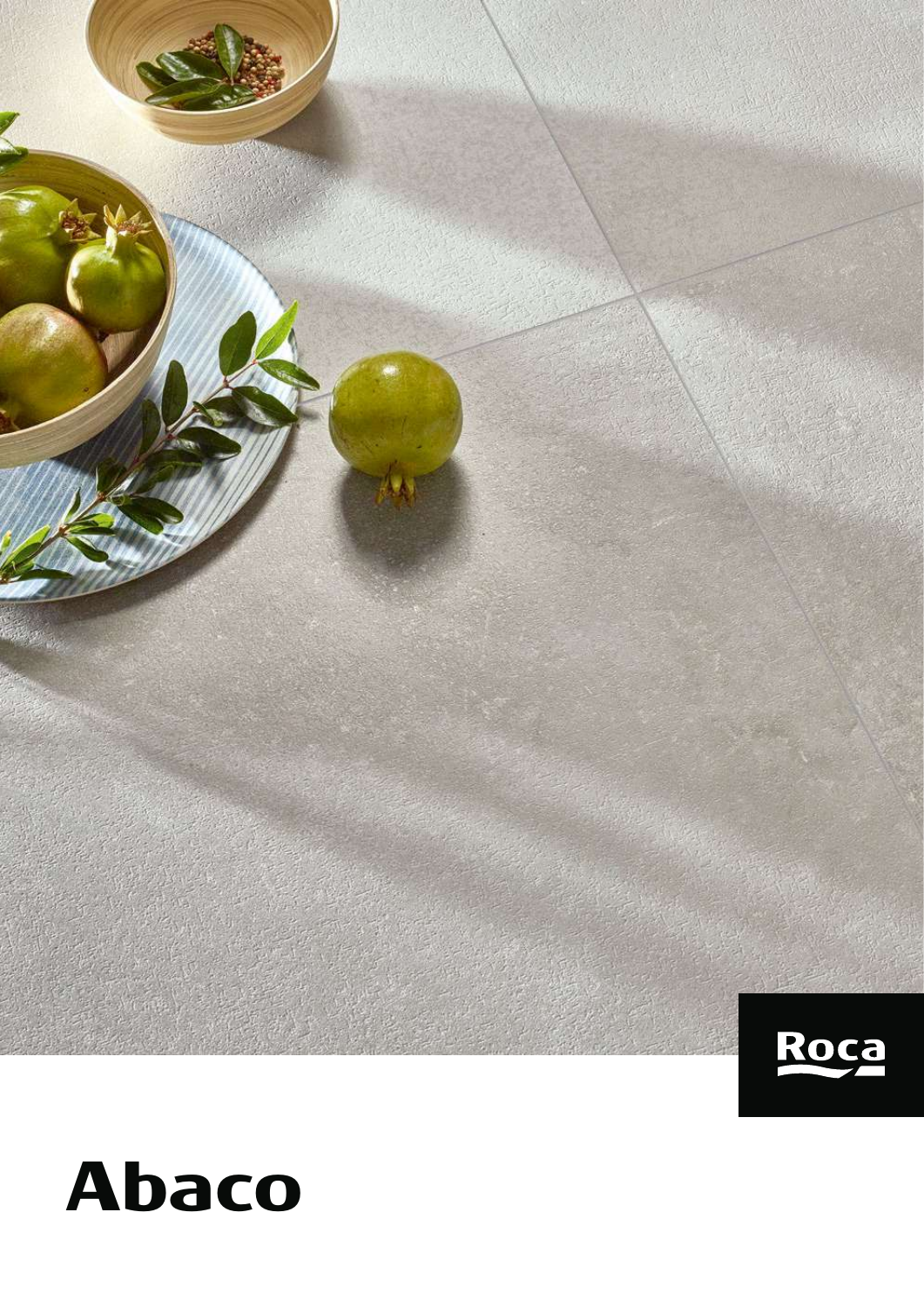

**Porcelánico Coloreado** / Full Body Porcelain **Pasta Blanca** / White Body

CONCRETES

#### Formatos / Sizes

#### Innovadora, versátil y extremadamente funcional, Abaco es una colección que eleva los matices del cemento a su máxima expresión y los mejora con la perdurabilidad del porcelánico.

Innovative, versatile and extremely functional, Abaco is a collection that takes the nuances of cement to their highest level, improving them with the durability of porcelain tiles.

| $\equiv 40x120 R/16x48r R$ |
|----------------------------|
|                            |
|                            |
|                            |

| Packing list              | Pzs.           | Kg | m <sup>2</sup> | Box | Kg    | m <sup>2</sup> |
|---------------------------|----------------|----|----------------|-----|-------|----------------|
| 60x120 R / 24"x48" R      | $\mathfrak{p}$ | 30 | 1,440          | 32  | 973   | 46,080         |
| 60x60 R / 24"x24" R       | 3              | 23 | 1,080          | 40  | 916   | 43,200         |
| 30x60 R / $12"x24"$ R     | 7              | 26 | 1,260          | 48  | 1.246 | 60,480         |
| 40x120 R / 16"x48" R      | 3              | 28 | 1,440          | 40  | 1.114 | 57,600         |
| Malla Link                | 5              | 19 | 0,890          | 20  | 380   | 17,800         |
| Moldura Metal             | 10             | 12 | 0,060          | 280 | 3.282 | 16,800         |
| <b>Rodapie</b> / Skirting | 10             | 13 | 0,600          | 60  | 799   | 36,000         |
| Peldaño / Step            | 2              | 10 | 0.360          | 22  | 210   | 7.9200         |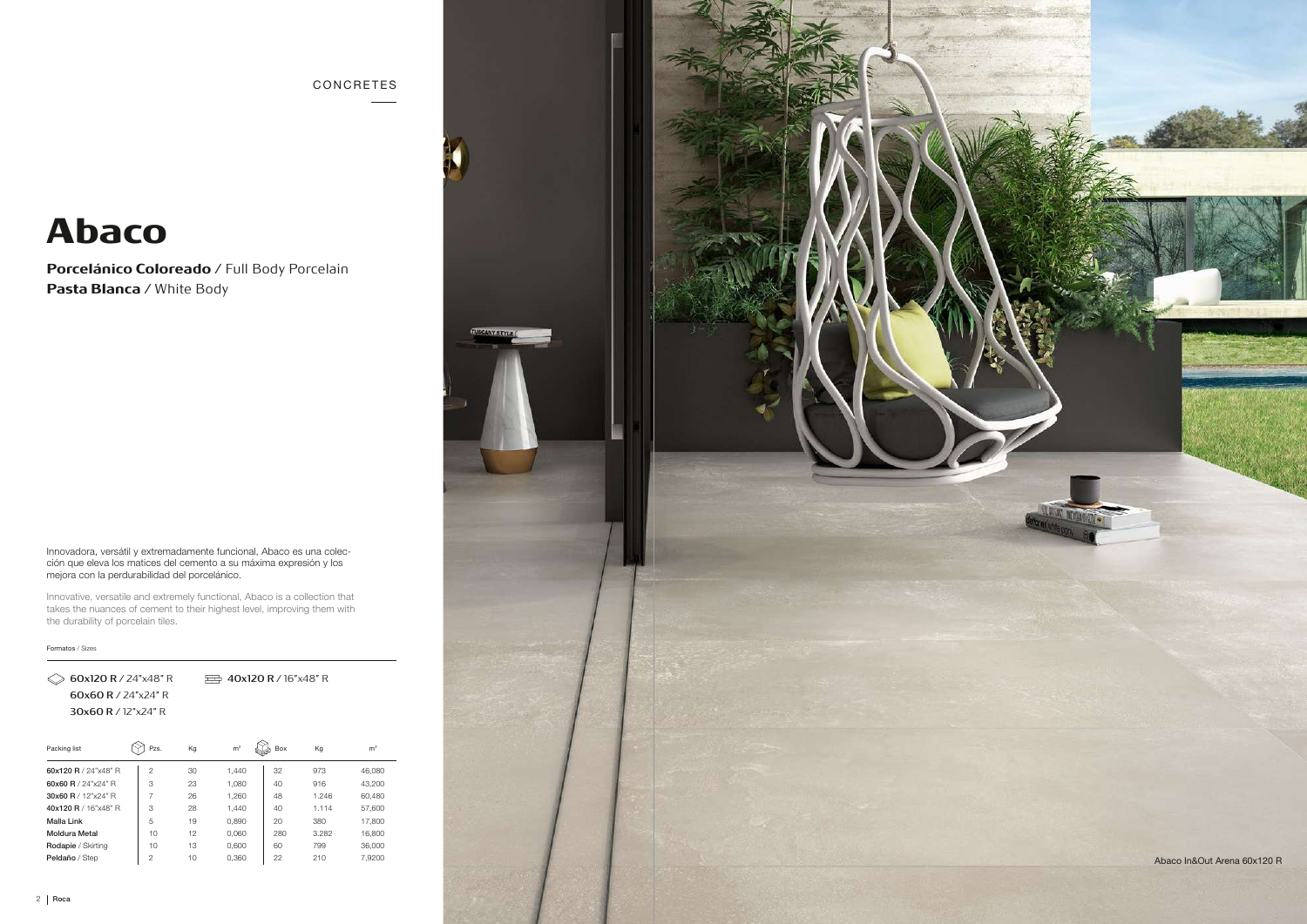Porcelánico Coloreado / Full Body Porcelain





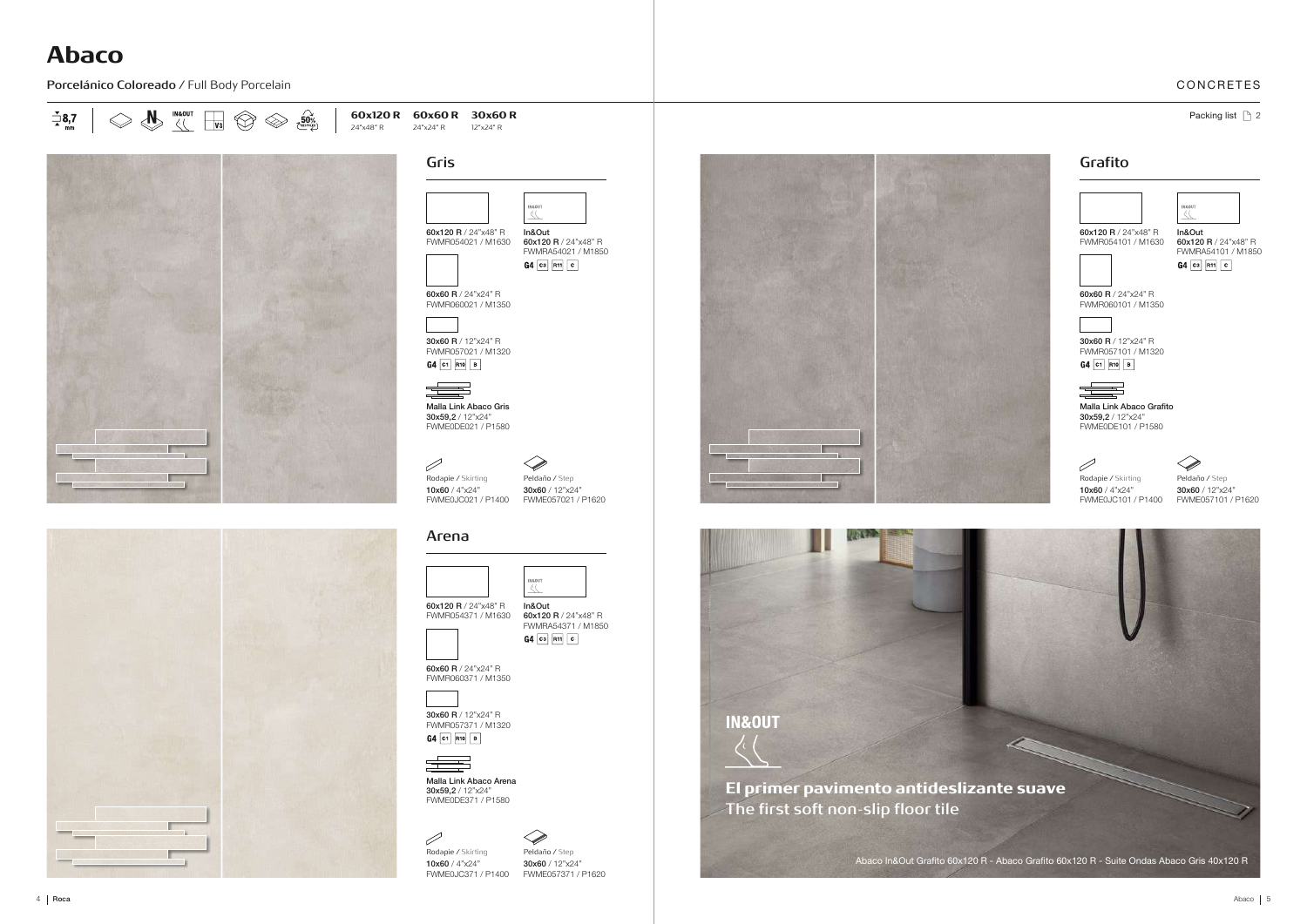

Abaco Arena 40x120 R / 16"x48" R FWMR5MC371 / M1590



Suite Ondas Abaco Arena 40x120 R / 16"x48" R FWMR6MC371 / M1760

### Pasta Blanca / White Body

Abaco Deko Gris 40x120 R - Abaco Gris 40x120 R



#### CONCRETES

Packing list  $\bigcirc$  2



Abaco Deko Arena 40x120 R / 16"x48" R FWMR8MC371 / M1760

Moldura Metal Plata 0,5x120 / 0,2"x48" FWME0KEPT1 / P1500



Moldura Metal Cobre 0,5x120 / 0,2"x48" FWME0KE381 / P1500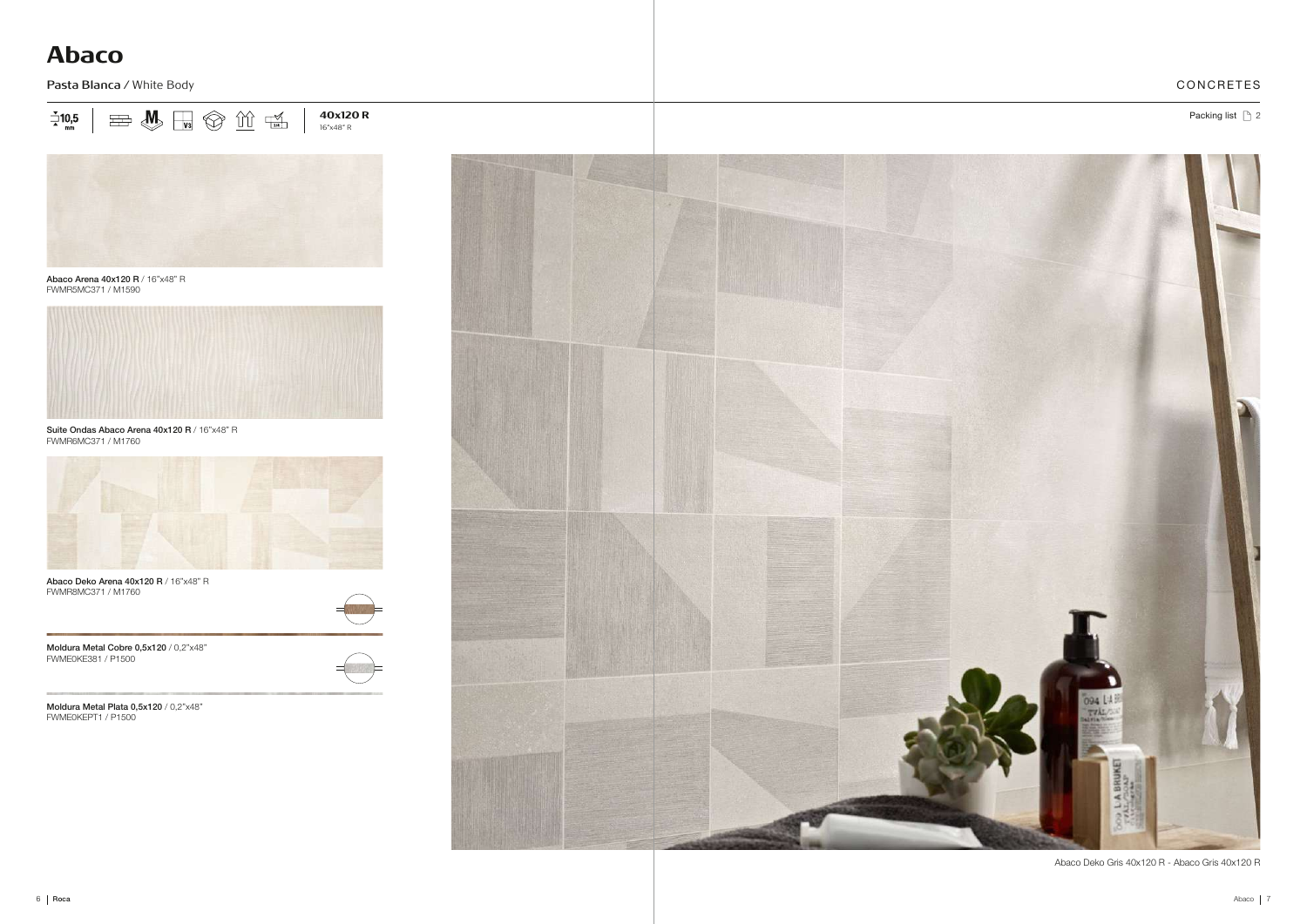### Pasta Blanca / White Body



#### CONCRETES

Packing list  $\bigcirc$  2



Suite Ondas Abaco Gris 40x120 R / 16"x48" R FWMR6MC021 / M1760



Abaco Gris 40x120 R / 16"x48" R FWMR5MC021 / M1590

Suite Ondas Abaco Gris 40x120 R - Abaco Gris 40x120 R - Abaco In&Out Gris 60x120 R



Abaco Deko Azul 40x120 R / 16"x48" R FWMR8MC151 / M1760





Abaco Deko Gris 40x120 R / 16"x48" R FWMR8MC021 / M1760